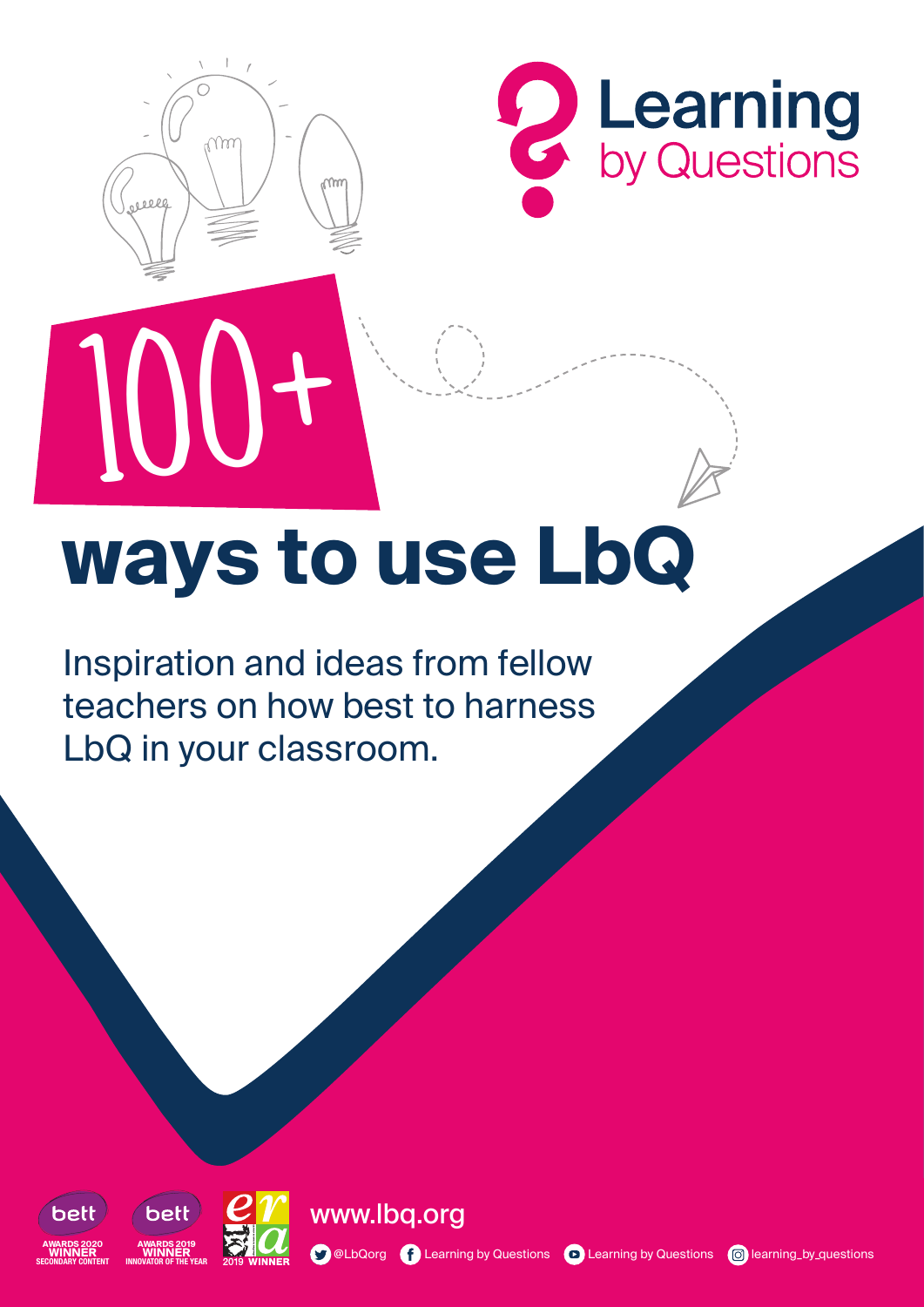

### **Contents**

#### **1. Contents**

#### **2. Introduction**

#### **3. Remote Learning**

- **3.1** Do you need to set questions to pupils learning from home?
- **3.2** Do you need to send the code to children working from home?
- **3.3** Do you have some children in class and some at home?
- **3.4** Do you need to check how your pupils are managing at home?
- **3.5** Do you need to recap to previously covered topics to check that understanding is still there?
- **3.6** How about ensuring that children aren't doing work too late in the day?
- **3.7** [Do you need to check that your pupils are still engaged?](#page-4-0)

#### **4. Class Management**

- **4.1** Children reluctant to talk about home life?
- **4.2** Incident in the playground?
- **4.3** [Do you have a morning routine before the pupils arrive?](#page-5-0)
- **4.4** Do you work with small groups but need to monitor the whole class?
- **4.5** Do your pupils have to share tablets?
- **4.6** Are you pressed for time?
- **4.7** Do you have pupils who can't attend?
- **4.8** Are you not sure who is on task?
- **4.9** Are your pupils difficult to settle?
- **4.10** Are your pupils noisy during registration?
- **4.11** Do you want to inspire competitiveness?
- **4.12** Do you need to narrow the gaps in pupil knowledge?
- **4.13** Are your lessons organised in rotating stations?
- **4.14** [Do you have multiple different activities in one lesson?](#page-6-0)
- **4.15** Do you want to vote on a class issue (e.g. school dinners)?
- **4.16** Does your school have a "snow day"?

#### **5. Teaching**

- **5.1** Struggling to find topic teaching resources on the internet?
- **5.2** What do I need to teach, and what do my class already know?
- **5.3** Want to know what to teach?
- **5.4** [Do you need to ask the whole class a single question?](#page-7-0)
- **5.5** Want to use the Question Set as a teaching tool?
- **5.6** Want to supplement the image?
- **5.7** Want to use the image but not the given question?
- **5.8** Has my teaching been embedded?
- **5.9** [Do you need to narrow the gaps in pupil knowledge?](#page-8-0)
- **5.10** What key vocabulary do pupils need for this objective?
- **5.11** Should I use pupils as teachers?
- **5.12** Do your pupils need to see how objectives are linked?
- **5.13** Does your supply teacher need a lesson plan?
- **5.14** Should I focus on mental maths starters?
- **5.15** Want to improve literacy skills in maths?

#### **6. Independent Working**

- **6.1** [What will make the most difference to a pupil's progress?](#page-9-0)
- **6.2** How do I encourage pupils to read the feedback?
- **6.3** Do you need to remove the fear of making a mistake?
- **6.4** Is the notepad hard to use on a small tablet?
- **6.5** Are the pupils' devices running slowly?
- **6.6** Do you want your pupils to self-assess?
- **6.7** How do I stop pupils copying each other?
- **6.8** Are your pupils struggling to answer independently?
- **6.9** Not enough devices?
- **6.10** Do your pupils struggle to apply calculations to problem solving and reasoning?
- **6.11** [Do your pupils still need to use manipulatives?](#page-10-0)
- **6.12** Does your school focus on pupil-led learning?
- **6.13** Are your pupils disruptive?
- **6.14** Do you have reluctant readers?
- **6.15** Do you want to deeply embed learning?
- **6.16** Not enough tablets for your LSA?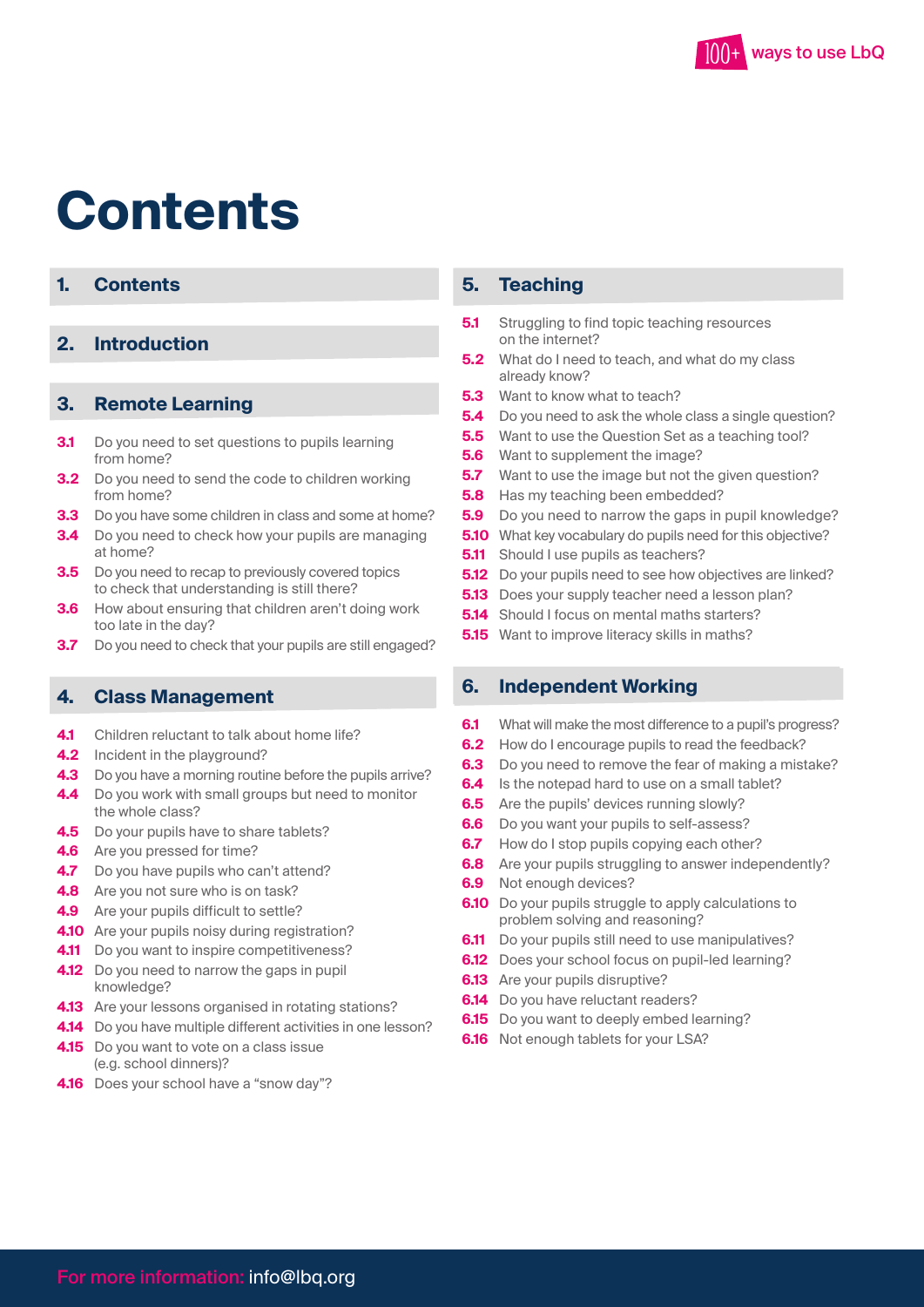

### **Contents**

#### **7. [Collaborative Working](#page-10-0)**

- **7.1** Want to work in small groups?
- **7.2** Want to promote discussion?
- **7.3** Do you need to develop reasoning skills?

#### **8. Differentiation**

- **8.1** How should I differentiate?
- **8.2** Do you need to push pupils who have a greater understanding?
- **8.3** Do you have a huge ability range in your class?
- **8.4** Do you need to run booster sessions?
- **8.5** Are you teaching years 10 and 11?
- **8.6** [Do you want to make the best use of your LSA?](#page-11-0)

#### **9. [Real-Time Intervention](#page-12-0)**

- **9.1** When should I intervene?
- **9.2** How should I intervene?

#### **10. Assessment**

- **10.1** Are you unsure about the ability of your pupils within a new topic?
- **10.2** Do you need to give a new target?
- **10.3** Do you have to show evidence of assessment?
- **10.4** Do you need to show whole class improvement?
- **10.5** Does your school policy dictate work in books?
- **10.6** Do you want to welcome a new pupil to the class?
- **10.7** Do you want to assess the ability of a new pupil?
- **10.8** [Do you have to do end of topic/term/year assessments?](#page-13-0)

#### **11. Self-Assessment**

- **11.1** [Do you need an easy way to build progress evidence?](#page-14-0)
- **11.2** How do I get a quick snapshot of a pupil's confidence after a lesson?

#### **12. Tracking Progress and Storing Evidence**

**12.1** [Do you want to track pupil progress over time?](#page-14-0)

#### **13. Plenary Sessions**

- **13.1** [What should I use for my plenary session?](#page-15-0)
- **13.2** Want to ask a question like one of the published questions?
- **13.3** Do you use exit tickets?

#### **14. [Embarrassing Subject Content](#page-15-0)**

**14.1** Do you need to ask about PSHE?

#### **15 Exam Preparation**

- **15.1** Do you need to focus on problem solving?
- **15.2** What do the pupils need to revise?
- **15.3** Are your pupils struggling to understand the importance of revision?
- **15.4** [Do your pupils need motivation for exam revision?](#page-16-0)

#### **[16 Practice Papers and Baselining](#page-17-0)**

- **16.1** Do you want to set up some additional SATs practice papers?
- **16.2** Do you need to check pupil understanding at the start of KS3?

#### **[17 After School/Lunchtime](#page-17-0) and Holiday**

**17.1** Do you need to encourage attendance?

#### **18 Holidays**

**18.1** [Want to save time during the holidays?](#page-18-0)

#### **[19 Staff meetings and PPA](#page-18-0)**

- **19.1** Do you need to deliver CPD on Maths Mastery?
- **19.2** Are you struggling for time in PPA?
- **19.3** Do you repeatedly use the same Question Set?

#### **[20 Saving time](#page-18-0)**

- **20.1** Printer out of paper?
- **20.2** Printer out of ink?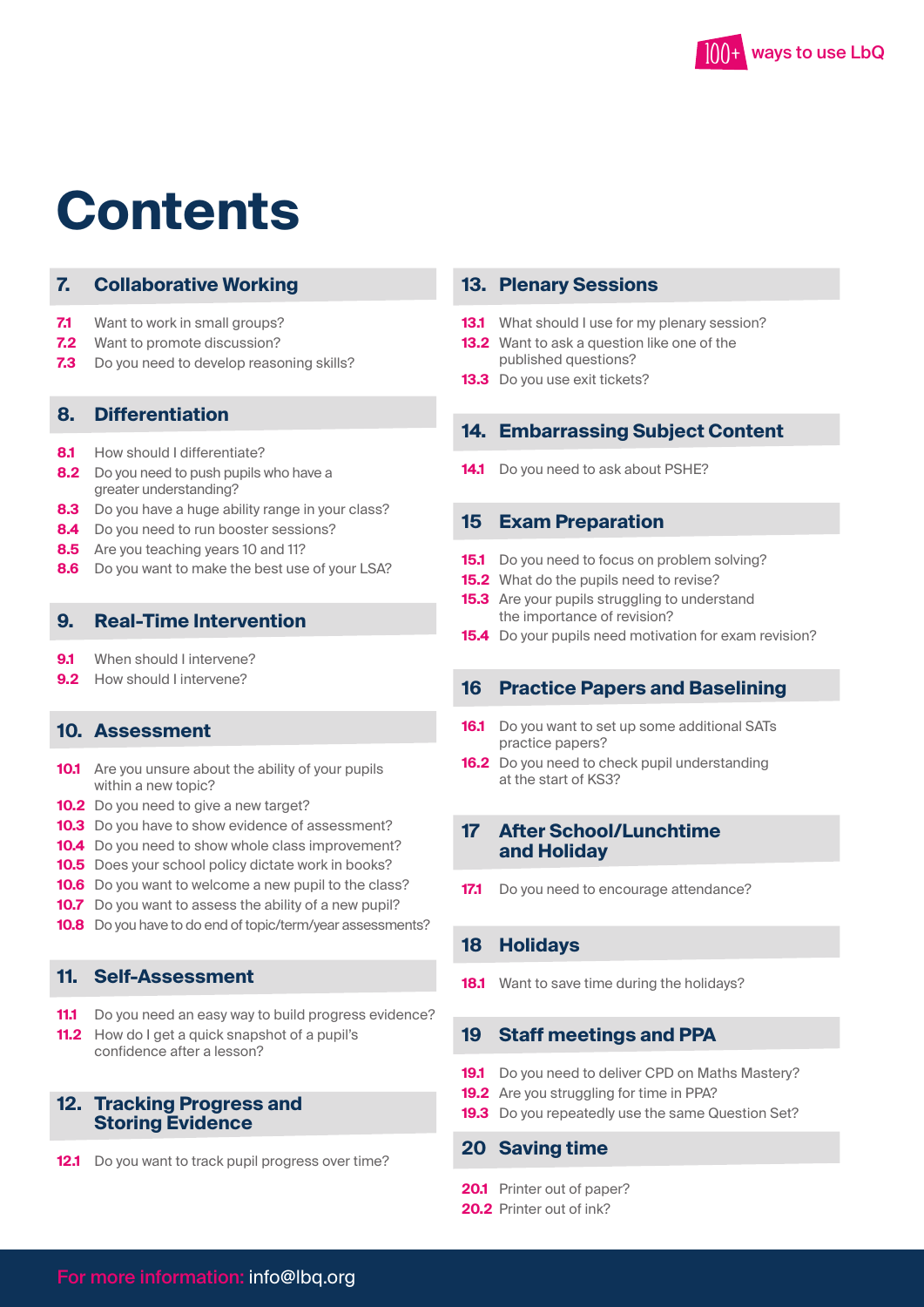

# INTRODUCTION

This is not a technical user manual. This document gathers ideas from fellow teachers on how to best harness LbQ in your classroom.

Each idea has come from teachers who use LbQ regularly and, where possible, we have credited the teacher or teachers by name and school.



For more information: info@lbq.org

 $.05$   $*$ 

 $A = \begin{pmatrix} 2 & -1 \\ -3 & -1 \end{pmatrix}$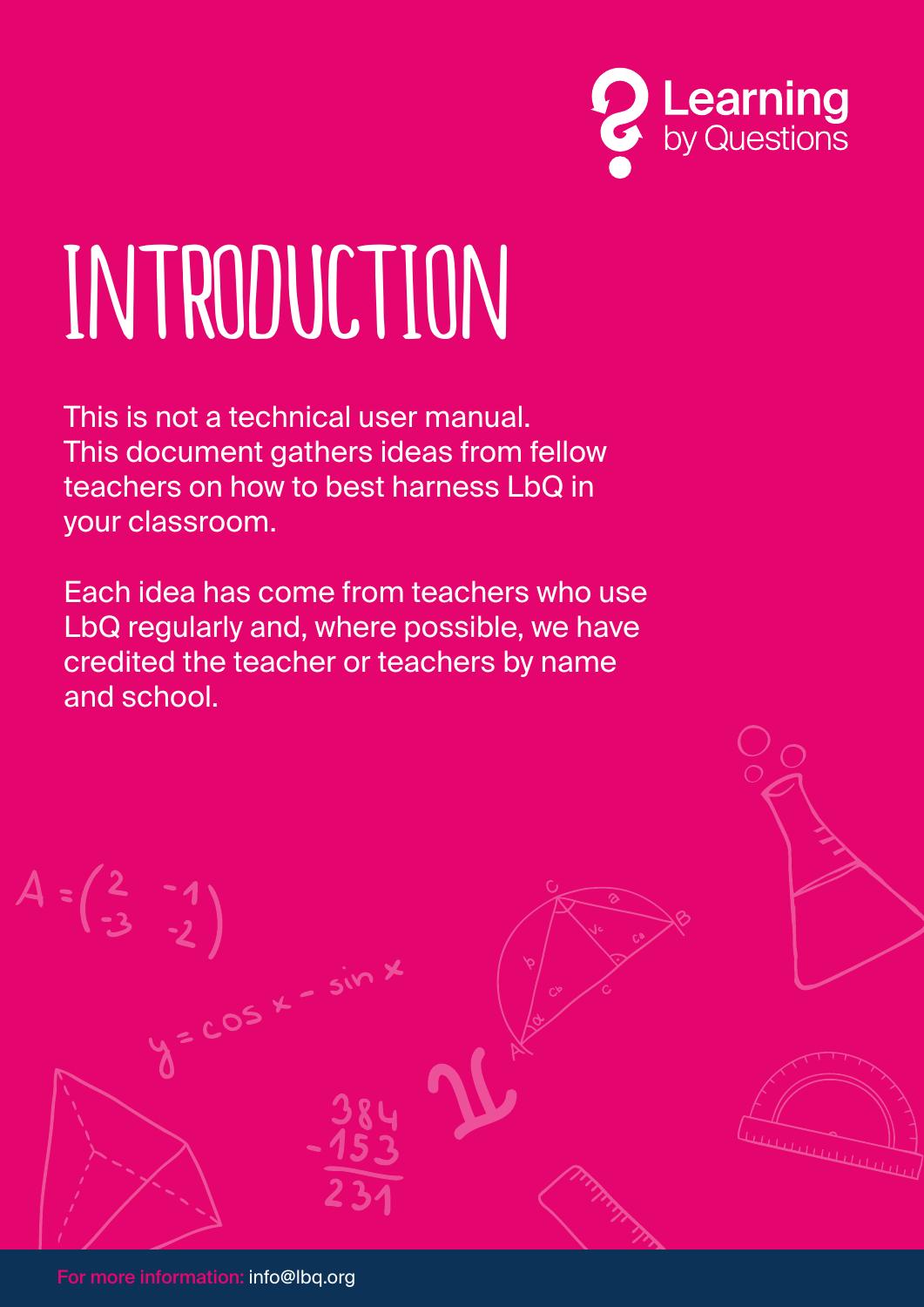### <span id="page-4-0"></span>3. REMOTE LEARNING

#### **3.1**  Do you need to set questions to pupils learning from home?

You can use LbQ to support blended learning. When starting a task, a 3 digit code is generated for the class to use on that day. Simply send the code to those children learning remotely and they can access the activity from wherever they are studying. *P May, Blackpool*

#### **3.2**

#### Do you need to send the code to children working from home?

Start the session and then use Google Classroom, Microsoft Teams, Seesaw or text message to send the code to children so they can complete the Question Sets at home.

*S. Gardner, Devon*

#### **3.3**

#### Do you have some children in class and some at home?

I start my lesson in LbQ and share the code. I ask those children who are in class to put an "X" in front of their name so that I can differentiate the results that I see in LbQ.

#### *A Walker*

#### **3.4**

#### Do you need to check how your pupils are managing at home?

It's easy to write a Question Set with just a few simple questions, and then use that to gauge mood and learning.

*J Campbell, Whitehouse Primary School*

#### **3.5**

#### Do you need to recap to previously covered topics to check that understanding is still there?

Using LbQ can help you check what was previously covered and make sure that knowledge or understanding is still current for your pupils. *D Keane, Rossendale*

#### **3.6**

#### How about ensuring that children aren't doing work too late in the day?

To ensure learners aren't working excessively from home, set your LbQ lesson timers to end at 7pm (Primary) or 9pm (Secondary). *A Walker*

#### **3.7**

#### Do you need to check that your pupils are still engaged?

If you set them an LbQ task, you will easily be able to discern who is, and who is not, engaged in learning. *S Heys*

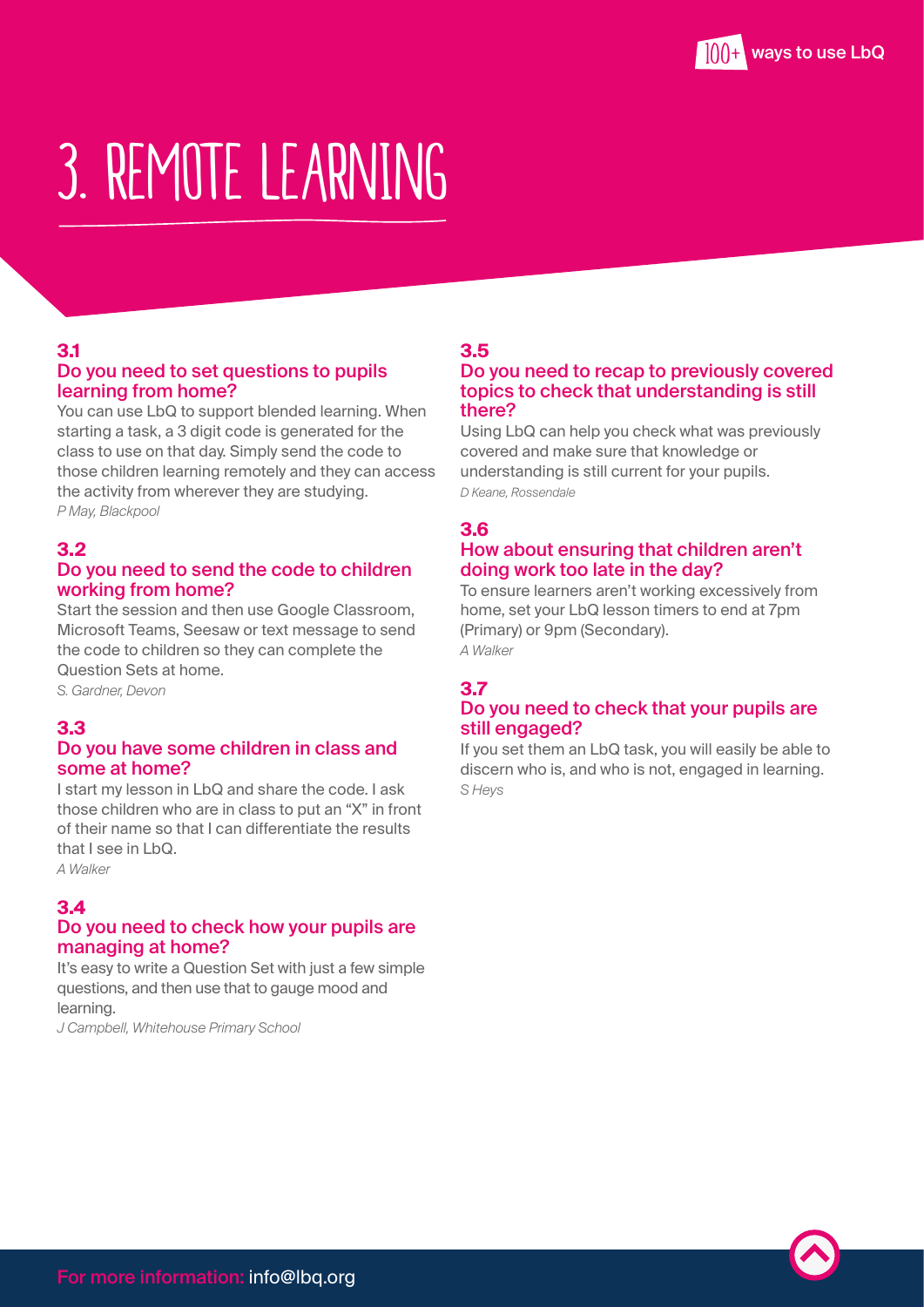### <span id="page-5-0"></span>4. CLASS MANAGEMENT

#### **4.1**

#### Children reluctant to talk about home life?

Use an ad hoc question to ask how children are feeling in the morning and why, but don't switch on the classroom display. The replies can be quite an eye opener! Reveal the answers on your computer, and use 'print screen' to keep a record if necessary. *T Cann, Blackburn*

#### **4.2**

#### Incident in the playground?

Use ad hoc to ask what happened, but don't switch on the classroom display. Reveal the answers on your computer, and use 'print screen' to keep a record. *P May, Blackpool*

#### **4.3**

#### Do you have a morning routine before the pupils arrive?

Get the tablets out first thing and keep them out throughout the lesson. If possible, use them in a run of lessons if the logistics of getting them out are difficult.

*J Carr, Alder Grange, Lancashire*

#### **4.4**

#### Do you work with small groups but need to monitor the whole class?

Use a teacher tablet to keep track of the whole class (via the results matrix) whilst supporting a small group or moving from table to table. If possible, give a tablet to the LSA too.

*P May, Blackpool*

#### **4.5**

#### Do your pupils have to share tablets?

Our pupil monitors take the tablets out of the trolley and put them in the room each morning. Before lunch, the children check the battery usage, and then put them on a table with a coloured card depending on the amount of battery left. Red means that it needs charging, and green means good to use. The pupils then move the tablets to the charging station or into the other classroom ready for the next class. *E Watkinson, OLPS, Blackburn* 

#### **4.6**

#### Are you pressed for time?

Use a mixed times tables Question Set to keep the pupils occupied whilst you look for another Question Set. *D Myers, Shuttleworth College, Lancashire*

#### **4.7**

#### Do you have pupils who can't attend?

We have a child who has numerous medical appointments that play havoc with her learning. To give her some inclusion, we send her the LbQ codes and she attends remotely. She doesn't get the full experience of the lesson of course, but she gets to feel part of things, and I get to see her progress towards maths mastery.

*C Drysdale, Rock Ferry Primary, Wirral*

#### **4.8**

#### Are you not sure who is on task?

Keep an eye on 'time since last answer', which can be found in the results dashboard. *J Carr, Alder Grange, Lancashire*

#### **4.9**

#### Are your pupils difficult to settle?

I used LbQ as a starter to settle some very unruly pupils in a challenging class. I met them at the door and handed them a tablet device each. The code was written on the board, and they got straight to work. *N Bridges, The Hollins, Accrington*

Use a Question Set as a starter activity when the children enter the room to keep them settled. *S Harper, Waterloo Primary, Blackpool*

LbQ is great for a class straight after lunch who would not be able to focus on a written task. *A Mallon, Edmund Rice College, Belfast*

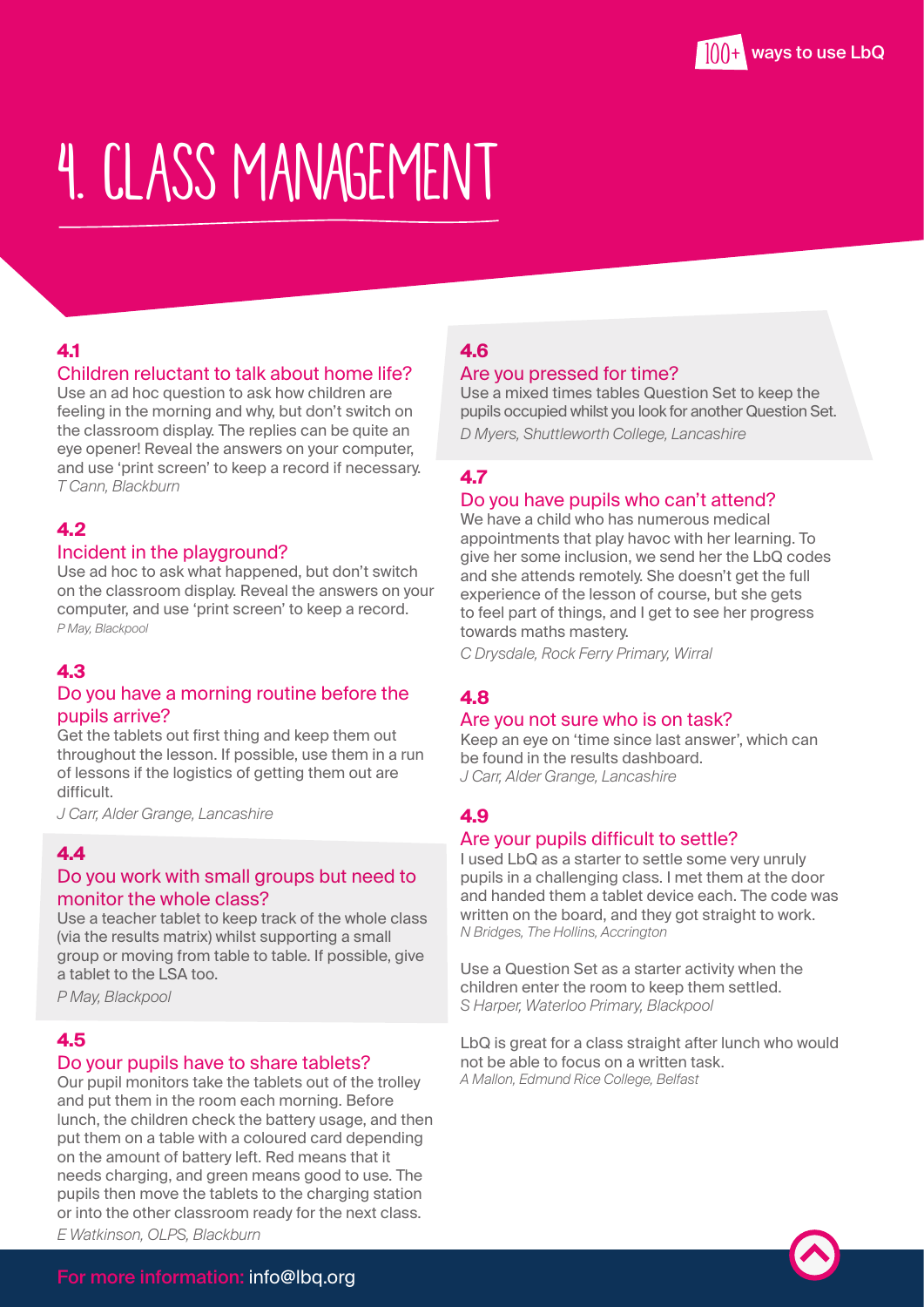# <span id="page-6-0"></span>4. CLASS MANAGEMENT



#### **4.10**

#### Are your pupils noisy during registration?

I use LbQ as a morning activity for when children are in registration. *S Harper, Waterloo Primary, Blackpool*

I used a Question Set as a starter task whilst giving out books and doing the register. *N Bridges, The Hollins, Accrington*

I sometimes use Question Sets as independent tasks when children arrive in the morning. This starts the day off really well because all of the children are on task, learning immediately and enjoying it. *C Carlton, Peel Park, Lancashire*

#### **4.11**

#### Do you want to inspire competitiveness?

Pupils enjoy seeing their progress on the IWB; they become highly competitive about their work. *R Babapulle, New Regents College, Hackney*

I use problem solving questions as a competition for the first person/group to get the right answer. I then talk through the solution and move everyone on to the next question.

*D Myers, Shuttleworth College, Lancashire*

I sometimes use the times tables practice Question Sets as a competition for the older classes, or for pupils who have finished their work before the rest of the class. They love the competitive nature of it (while being unaware that they are answering 90 questions!). *E Murphy, Edmund Rice College, Belfast*

Showing the results matrix on the board without the pupils' names really spurs the pupils on. *R O'Doherty, Bowland High, Lancashire*

#### **4.12**

#### Do you need to build teamwork skills?

Have the results screen on the board and let the children see the pie chart. Explain that it is a competition to try and keep it as green as possible. The children must work as a team to get the correct answers. *A McCann, St Bartholomew's, Bolton*

#### **4.13**

#### Are your lessons organised in rotating stations?

I use 3 stations: LbQ, independent & teacher stations. Each Question Set is differentiated in terms of ability. During the middle of each station we have a 'time-out', which enables me to address any issues with the group doing LbQ. This is often one or two questions. *G Harris, Whitehouse Primary, Belfast*

I used this as an activity in a carousel lesson, so I was able to work with a much smaller group. I have used mini teachers (G&T children) to support children when completing a Question Set.

*C Marable, South Grove Primary, Walthamstow*

#### **4.14**

#### Do you have multiple different activities in one lesson?

Half of my Year 8 class had to resit an assessment from before the Easter Holidays. Due to their ability, they needed support in reading and understanding the questions, so I thought it would be hard to run regular lessons with the rest of the class. I had the pupils using LbQ all sit at one table working with the TA whilst I supported the pupils doing the test. This is the first time I have used the tablets as a multi-task activity, and it worked like a dream! *D Myers, Shuttleworth College, Lancashire*

#### **4.15**

#### Do you want to vote on a class issue (e.g. school dinners)?

Use the ad hoc and the multi choice question types. Pupils can answer without the class knowing their thoughts as the pupils' names are not shown unless the teacher wants to.

*C Marable, South Grove Primary, Walthamstow*

#### **4.16**

#### Does your school have a "snow day"?

I used LbQ Question Sets on a "Snow Day". There was approximately half of the class present, so there was no point in teaching something new. I let the pupils work through 3 different Question Sets of differentiated ability, which meant that they could work at their own pace and revise topics that were previously taught this year. As they were working independently, I was able to get caught up with report writing! *J Hutton, Ashfield Girls High, Belfast*

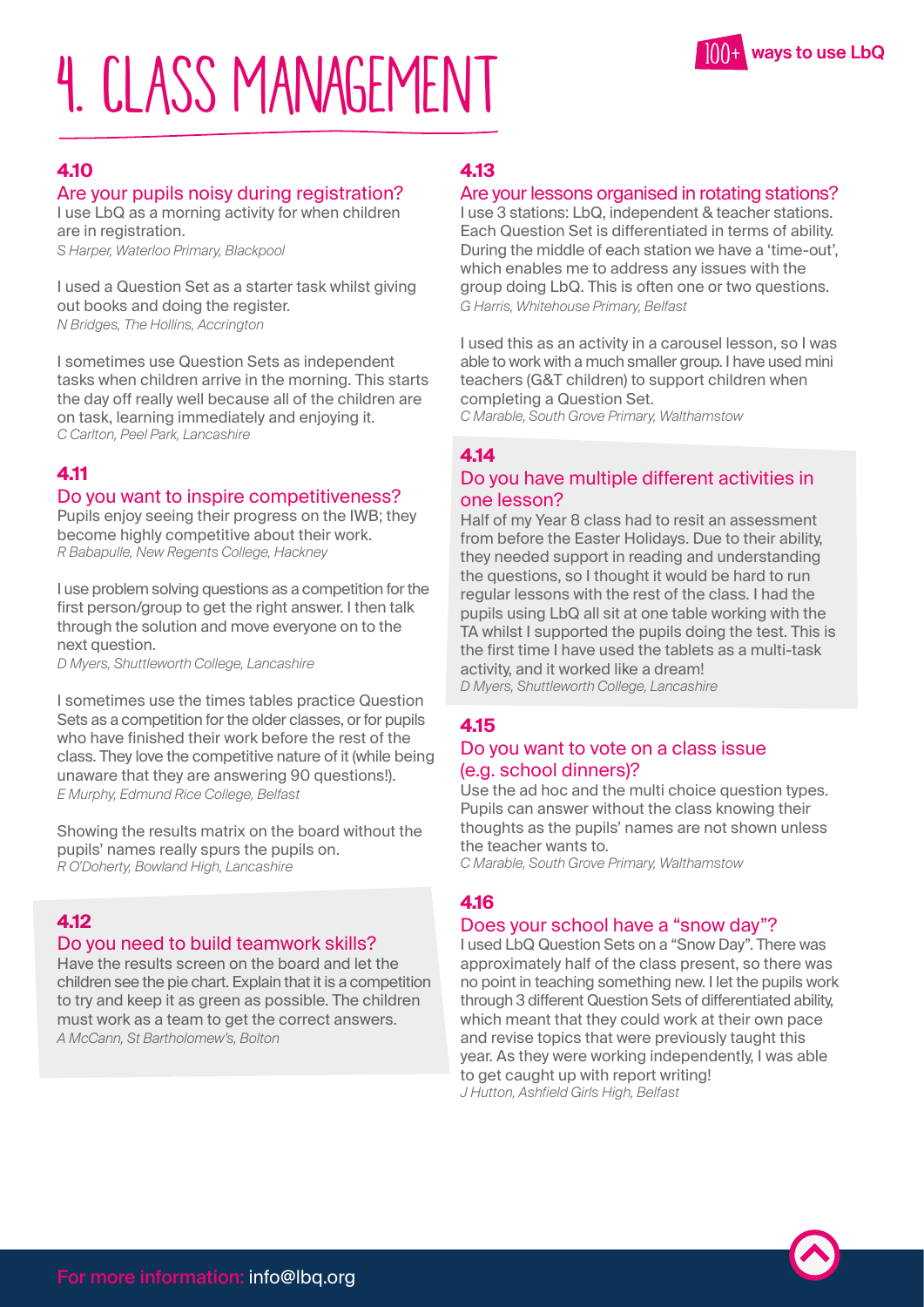### <span id="page-7-0"></span>5. TEACHING

#### **5.1**

#### Struggling to find topic teaching resources on the internet?

Search by topic/subtopic to find resources that reinforce your teaching point. In preview, select the questions you need and save them into your own area. They are now ready to use on the board in teach mode. *H Toole, Rawtenstall*

#### **5.2**

#### What do I need to teach, and what do my class already know?

For an easier topic, I simply run the Question Set and pupils work through it by themselves. I can really hone in on key misconceptions rather than spend a lot of time on content that the pupils already understand.

*E Murphy, Edmund Rice College Belfast*

#### **5.3**

#### Want to know what to teach?

I have found while teaching fractions that there should be no assumption of the basic fundamental learning of the topic, so I think using LbQ as a pre-assessment could provide teachers with a general overview of where a class is sitting ability-wise for specific topics. The same task could also be used for a post-assessment when the topic is finished.

*A Mallon, Edmund Rice College, Belfast.*

Use Question Sets from previous years to assess prior learning (e.g. run the Year 3 Fractions Topic Review before starting to teach Year 4 fractions). *W Walton, Barnacre Road Primary, Longridge*

As a starter activity, adapt the understanding of a Question Set to find out what pupils know. *E Tranter, Ribblesdale High, Clitheroe*

Use ad hoc to ask a hinge question at the start of the lesson to promote discussion on problem-solving methodology. *D Grosvenor, Blackburn*

#### **5.4**

#### Do you need to ask the whole class a single question?

If you're running a Question Set, or even if you're not, you can use the '?' button to ask a question of the connected pupils. You can ask for text, number or multiple-choice responses and can even include a drawing from you. When you get the responses back, you can then assess which pupils understand, and which pupils need some further assistance. *Tony Cann, Grindleton*

Check out the questions before the session – there may be some that you can use in your main teaching and plenary, which can then be removed from the set you use as the independent activity. *B Wood, Lancaster Lane Primary, Leyland*

#### **5.5**

#### Want to use the Question Set as a teaching tool?

Start the Question Set but don't ask pupils to join. Click down into the results matrix and use each question as ad hoc. *H Toole, Rossendale*

Use the 'Teach' button to annotate at the board, and use each question as a ready-made resource before running a Question Set. *H Toole, Rossendale*

#### **5.6**

#### Want to supplement the image?

Use the ad hoc feature and then click on the pen tool to make your additions. *S Babb, Hyndburn Academy, Rishton*

#### **5.7**

#### Want to use the image but not the given question?

Use the ad hoc feature and then click on the ABC. This removes the text of the question, but you can still use/adapt the image.

*A McCann, St Bartholomew's, Bolton*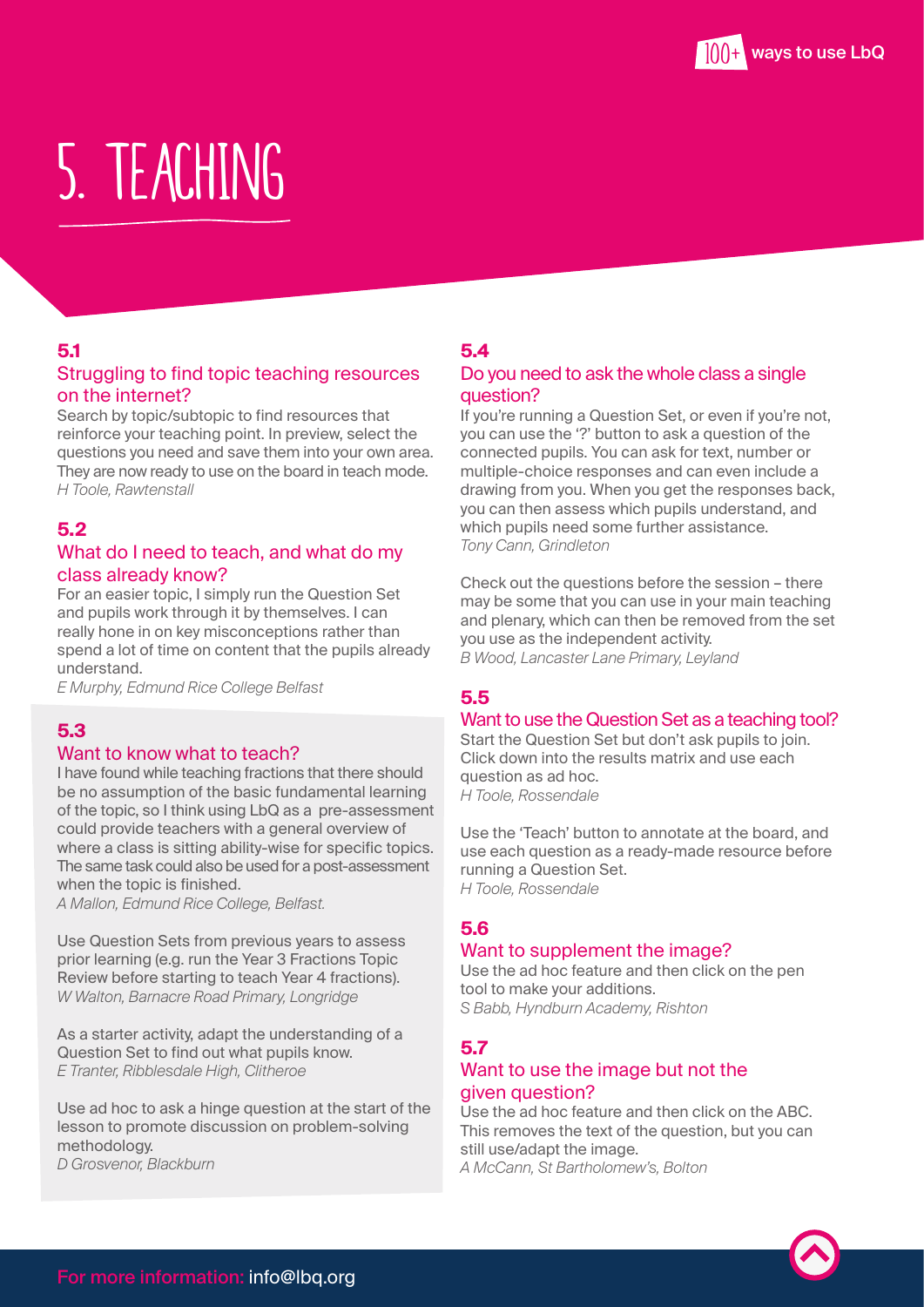# <span id="page-8-0"></span> $\sum_{100^+}$  ways to use LbQ

#### **5.8**

#### Has my teaching been embedded?

Run the Question Set after teaching and then again a couple of weeks later to see if learning is embedded. *S Babb, Hyndburn Academy, Rishton*

Use a Question Set as a starter activity to recap a previous lesson objective, or to refresh on a topic like factors, multiples or times tables. *A McCann, St Bartholomew's, Bolton*

Use ad hoc mode to take questions from a Question Set and change the numbers in the image, or even remove the image and create your own. *P May, Blackpool*

#### **5.9**

#### Do you need to narrow the gaps in pupil knowledge?

I have been using LbQ during intervention sessions with students; this seems to be working well in bringing lower attaining pupils up to where they need to be. *C Kirkby, Cathedral Academy, Wakefield*

#### **5.10**

#### What key vocabulary do pupils need for this objective?

Go through the first few questions of a Question Set whilst teaching, as it is the understanding and key vocab that they need to know to be able to answer the rest of the Question Set.

#### **5.11**

#### Should I use pupils as teachers?

My faster working children are taught by the LSA with a Question Set during the starter. They then deliver this to the rest of the class during the main part of the session and act as mini teachers. They use a Mastery approach with greater depth skill by questioning the children throughout the main part of the session.

*C Marable, South Grove Primary, Walthamstow*

For a Year 5 maths task (Recognise and Use Square Numbers and Cube Numbers), I picked 2 pupils as team leaders who could go round and help the pupils in their team. The rule was that they were only allowed to give hints, not tell them the answers. *J Sanderson, Ribblesdale High, Clitheroe*

Use the IWB and the intervention screen to get pupils who answered correctly to demonstrate how they did it. *C Marciniak, Tyssen Community Primary, Hackney*

Where appropriate, stagger groups using an LbQ Question Set and utilise the most able children for teaching and learning. *B Wood, Lancaster Lane, Leyland*

#### **5.12**

#### Do your pupils need to see how objectives are linked?

We have adapted fraction Question Sets. Some pupils are multiplying improper fractions and then multiplying mixed numbers. Children see the sense of the progression from improper to mixed. *C Drysdale, Rock Ferry Primary, Wirral*

We use LbQ Question Sets weekly in our streamed 'number work' sessions for children to apply their number skills. Number work is generally formal methods, and the LbQ Question Sets allow us to see how the skills can be transferred.

*F Heppenstall, Barnacre Primary, Lancashire*

#### **5.13**

#### Does your supply teacher need a lesson plan?

This was actually used as a cover lesson. I was off work when my child was ill. The cover supervisor informed the pupils that I was watching the results matrix from home while they completed the Question Set as a review of a topic. It worked brilliantly as the pupils knew what information I had access to. *R O'Doherty, Bowland High, Lancashire* 

#### **5.14**

#### Should I focus on mental maths starters?

Use number bonds Question Sets as quick mental starters.

*C Marciniak, Tyssen Community Primary, Hackney*

Even if you don't use tablets or iPads, some of the questions can be really useful as starters or plenaries.

*D. Myers, Shuttleworth College, Lancashire*

#### **5.15**

#### Want to improve literacy skills in maths?

Spend time going through the written answer to open questions to remind pupils of good literacy practice (e.g. full sentences and correct punctuation). *B Wood, Lancaster Lane Primary, Leyland*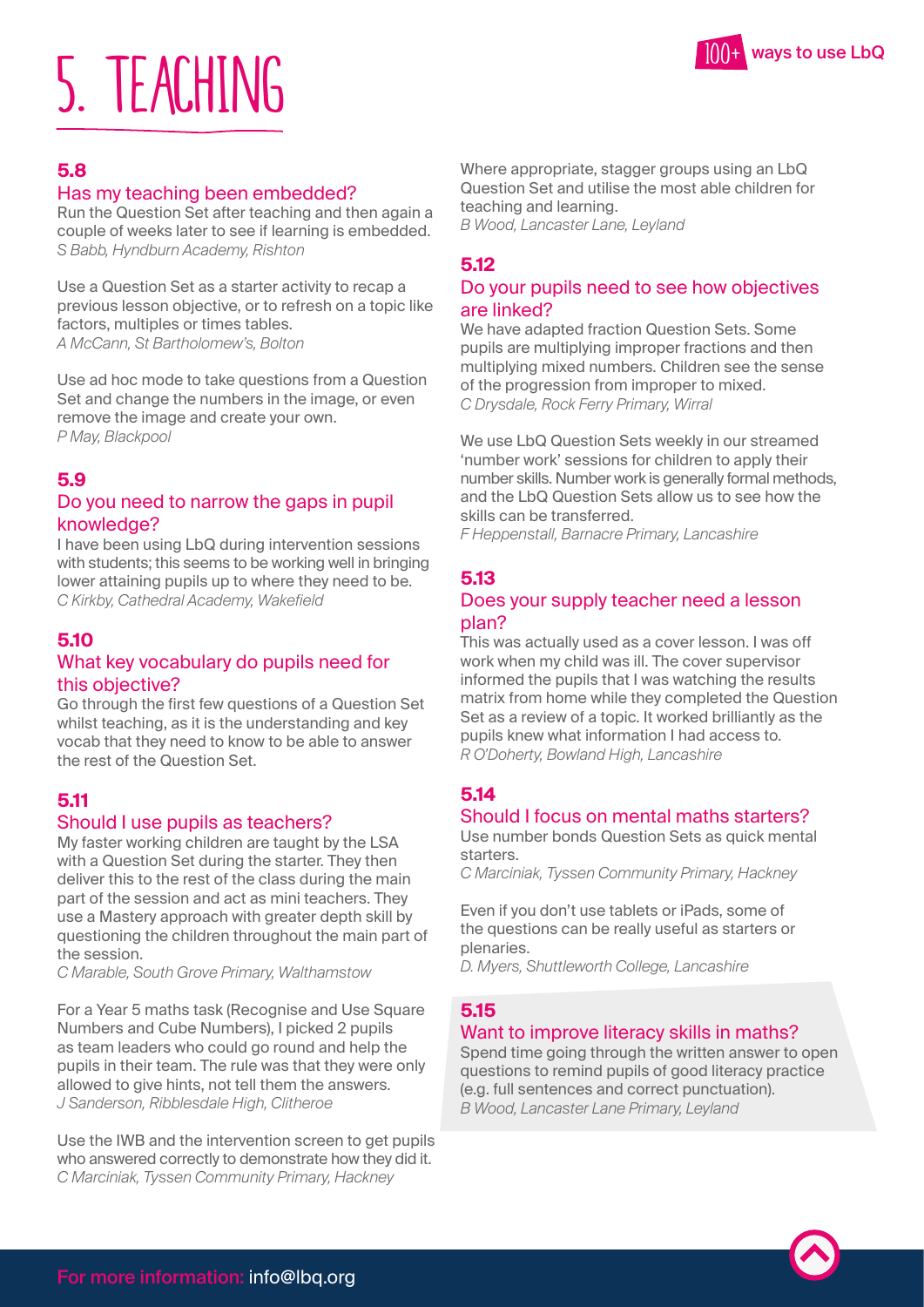### <span id="page-9-0"></span>6. INDEPENDENT WORKING

#### **6.1**

#### What will make the most difference to a pupil's progress?

Encourage children to read the feedback when they get a question wrong so that they know how to improve.

*L McDerment, Park Primary, Wirral*

#### **6.2**

#### How do I encourage pupils to read the feedback?

If the pupils have many retries before getting the correct answer, tell them that you'll subtract a point from their score for every question where they have more than two attempts. Other teachers have a house rule such as "3 or more, knock on my door", which can help in pointing out to the children that they should seek help if they have to repeatedly retry. *D Grosvenor, Blackburn*

#### **6.3**

#### Do you need to remove the fear of making a mistake?

Tell the pupils that it's ok to get things wrong. After all, it took over 1,000 attempts before Edison made a lightbulb that would last! LbQ encourages that same 'have another go' mindset. Rather than pressing 'next' when they get a question wrong, remind pupils to read the feedback to their answer before pressing 'retry' and having another go.

Pupil names can also be anonymised in LbQ, so only the pupil and the teacher need to know the results. *P May, Blackpoo*l

Encourage your pupils to try to answer a question even if they make a mistake as the targeted feedback is there to help them.

*D Myers, Shuttleworth College, Lancashire*

#### **6.4**

#### Is the notepad hard to use on a small tablet?

A tablet and a whiteboard make a good pair! Pupils like to work out on the whiteboard, and then answer on the tablets. *P May, Blackpool*

Encourage kids to still use pen and paper for working out. Some of them don't do this when they see the iPads. *D Myers, Shuttleworth College, Lancashire*

#### **6.5**

#### Are the pupils' devices running slowly?

If your tablets are a little on the slow side, provide whiteboards for working instead. *J Carr, Alder Grange, Lancashire*

#### **6.6**

#### Do you want your pupils to self-assess?

Run three topics, and let the pupils choose which one they think they need to practise the most. *J Carr, Alder Grange, Lancashire*

#### **6.7**

#### How do I stop pupils copying each other?

Use the 'adapt' feature to randomise questions and eliminate copying. *L Thomas, Rock Ferry Primary, Wirral*

#### **6.8**

#### Are your pupils struggling to answer independently?

My class struggled on a task, so I set it for them again a few days later but allowed them to work in pairs. It helped boost their confidence, and they made more progress.

*N Bridges, The Hollins, Accrington*

#### **6.9**

#### Not enough devices?

One Chromebook between two pupils works well. *S Walker, Walthamstow School for Girls, Waltham Forest*

#### **6.10**

#### Do your pupils struggle to apply calculations to problem solving and reasoning?

I sometimes split a Question Set into two sessions. One addresses calculations/processes, and one focuses on reasoning and problem solving. *W Walton, Barnacre Road Primary, Longridge*

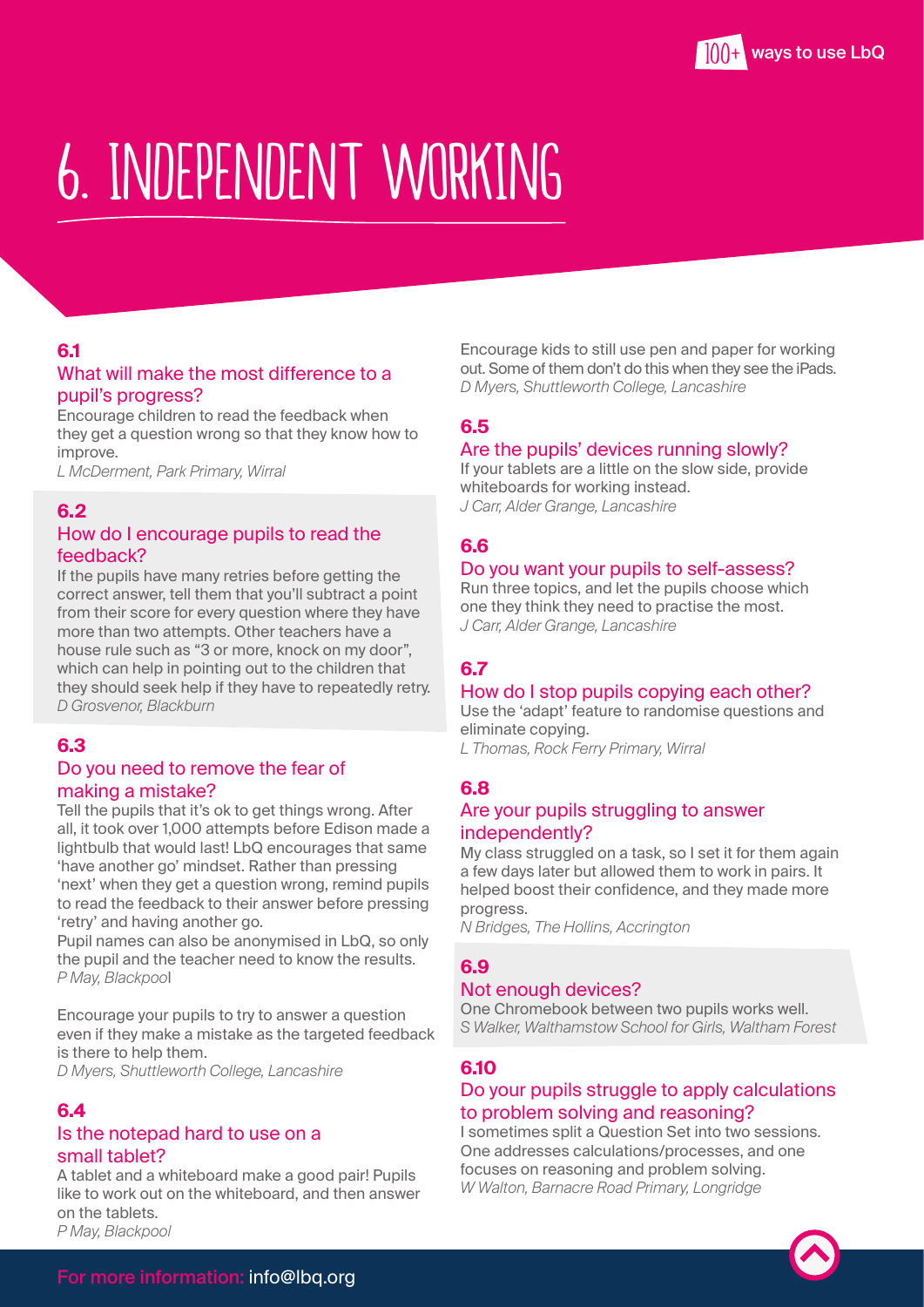# <span id="page-10-0"></span>6. INDEPENDENT WORKING

#### **6.11**

#### Do your pupils still need to use manipulatives?

Use practical resources with the Question Sets. *D Leigh, Blackburn*

#### **6.12**

#### Does your school focus on pupil-led learning?

I like the variety of ways that LbQ can assist the learning and teaching in the classroom (revision, reinforcement and diagnostic). There is also an element of competition among the pupils. The real-time information is great because it directs much of the individual and collective learning going on in the classroom. *M Fitzsimons, Hazelwood Integrated College, Belfast*

I am training my 'early finishers' to set up tasks they want to complete. This gives me plenty of time to work with pupils working towards outcomes. *E Okunbor, Portway Primary, Hackney*

#### **6.13**

#### Are your pupils disruptive?

Have a printed copy of the questions to hand, and take tablets off pupils as a behaviour management strategy if they are not working well. *D Myers, Shuttleworth College, Lancashire*

I use LbQ with an individual who is struggling with his behaviour at lunchtime/breaktime, so stopping in to do his Question Set reduces the amount of time outside to get into trouble.

*F Heppenstall, Barnacre Road, Lancashire*

#### **6.14**

#### Do you have reluctant readers?

I used the English comprehension sets as an independent task during a reading workshop. It is great practice, and those reluctant readers love that they are using the iPad! *C Carlton, Peel Park, Accrington*

#### **6.15**

#### Do you want to deeply embed learning?

When adapting the Question Sets, keep it simple. Today, we set up the understanding and fluency sections as a smaller Question Set, and the children had to get all of the questions correct. The children enjoyed the challenge.

*C Drysdale, Rock Ferry Primary, Wirral*

#### **6.16**

#### Not enough tablets for your LSA?

Print out the question and answer sheet for any support staff to relate to if required during a session. *B Wood, Lancaster Lane, Lancashire*

### 7. COLLABORATIVE WORKING

#### **7.1**

#### Want to work in small groups?

Allow children to work in pairs or small groups to share ideas on how to solve the problems. *A White, Cathedral Academy, Wakefield*

I picked an example of a difficult question (Year 5 Read and Write Decimal Numbers as Fractions) and asked the children to get into groups/pairs to solve it. The children then provided the feedback themselves. *C Drysdale, Rock Ferry Primary, Wirral*

Using the problem solving questions with either the question on the board or with the pupils sharing a tablet really promotes collaborative working. *C Drysdale, Rock Ferry Primary, Wirral*

#### **7.2**

#### Want to promote discussion?

Working in pairs encourages mathematical talk between pupils. *A White, Cathedral Academy, Wakefield*

Use navigation for paired/group Question Sets so that questions can be focused on as a pair, group or whole class as required. *B Wood, Lancaster Lane, Lancashire*

Put the results screen anonymously at the front of the class. Get the pupils to dissect the answer, and then collaboratively reason why the answer is correct. *C Jones, Ron Clarke Academy, USA*

#### **7.3**

#### Do you need to develop reasoning skills?

Adapt the Question Set to only have reasoning questions and put the children into small groups to promote discussion. *H Toole, Rossendale*

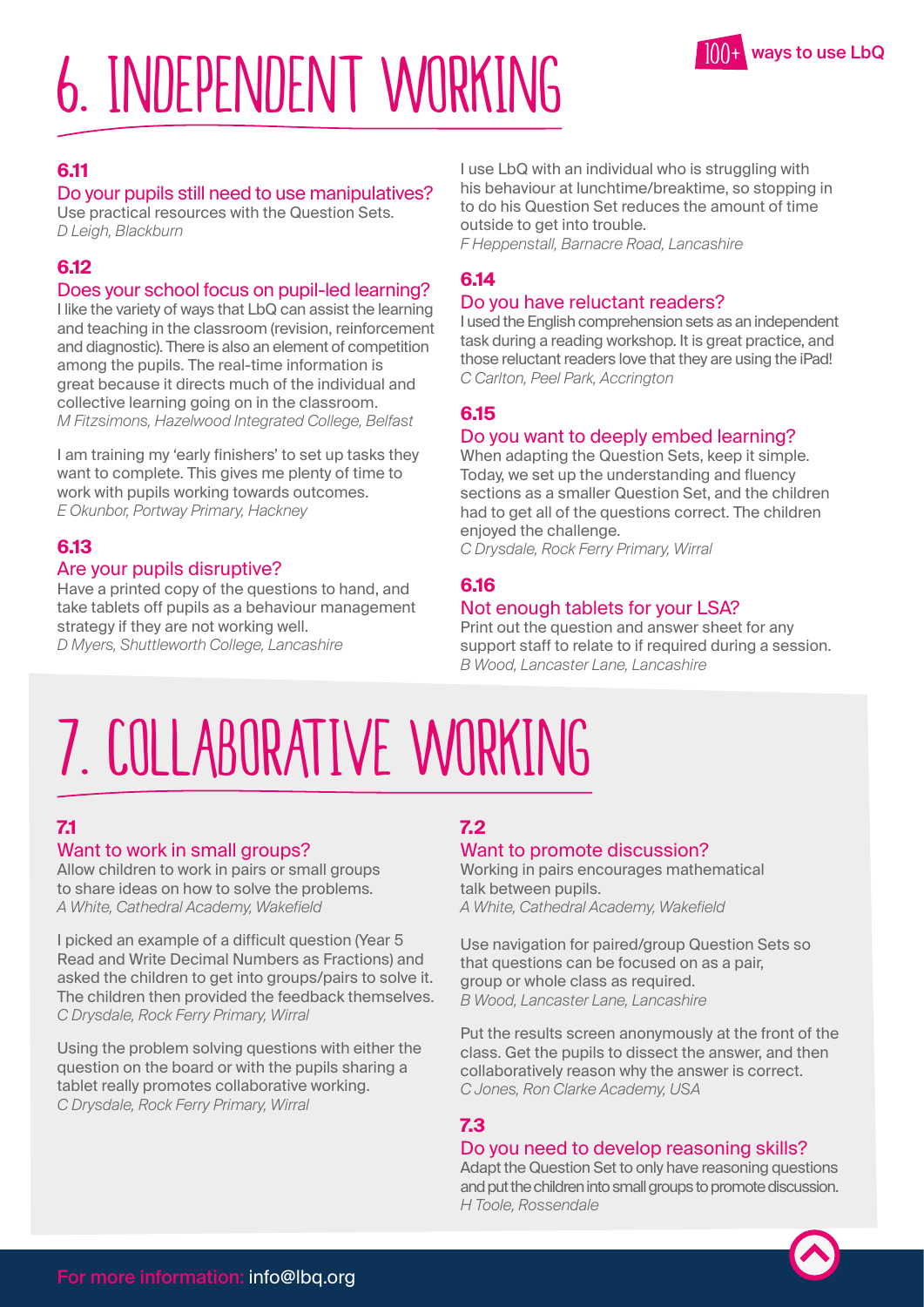### <span id="page-11-0"></span>8. DIFFERENTIATION

#### **8.1**

#### How should I differentiate?

We often run different Question Sets at a time. This means that some children can be kept on a previous set, perhaps with additional teacher input or further adaptations, while other groups in the classroom can be challenged/ moved on with the new topic. We also regularly adapt a Question Set into two different Question Sets (e.g. one on fluency and understanding, and the other on reasoning and problem solving).

If your staff numbers allow for it, have 3 Question Sets running at the same time. Adapt 2 sets so that high attainers do problem solving and reasoning, and middle attainers do understanding and fluency. Use the other Question Set for SEN and low attainers to recall facts. *C Drysdale, Rock Ferry, Wirral*

#### **8.2**

#### Do you need to push pupils who have a greater understanding?

For faster pupils, use the adapt tool to leave out some of the early questions or levels to really focus on challenging them straight away with reasoning and problem solving. *C Marable, South Grove Primary, Walthamstow*

Practise with the basic skills for most, but use LbQ to allow more able pupils to move on and be challenged. *N Bridges, The Hollins, Accrington*

Use reasoning and problem solving levels of a Question Set as a challenge for HA when recapping misconceptions with other groups. *W Walton, Barnacre Road Primary, Lancashire*

#### **8.3**

#### Do you have a huge ability range in your class?

For the first time, we ran a Question Set in class as an assessment tool. We ran it again the next day, and put the children into three ability groups based on our

analysis of the first lesson's results. A HLTA worked with a group of target children who had real misconceptions, and they taught them using the Fluency Section as a teaching tool. *C Drysdale, Rock Ferry Primary, Wirral*

#### **8.4**

#### Do you need to run booster sessions?

Use a Question Set to find the knowledge gap. Teach and then adapt the Question Set to include the wrongly answered questions. *P May, Blackpool*

I have previously ran a Question Set with a class, but more recently I have realised it is a brilliant resource to use with booster groups.

*L McDerment, Park Primary, Wirral*

#### **8.5**

#### Are you teaching years 10 and 11?

Use the content from earlier year groups below to revise the basics before starting a new topic. *P May, Blackpoo*l

#### **8.6**

#### Do you want to make the best use of your LSA?

Use your TA to lead a group (support or extend) while the class teacher focuses on the others. This may involve using multiple Question Sets. *E Watkinson, OLPS, Blackburn*

Run the same Question Set twice. Get the LSA's group to join one and the rest of the class to join the other so that children's results are easier to see. *E Watkinson, OLPS, Blackburn*

Provide the LSA with a separate task for those who need boosting from previous misconceptions, intervention or booster work. *S Harper, Waterloo, Blackpool*

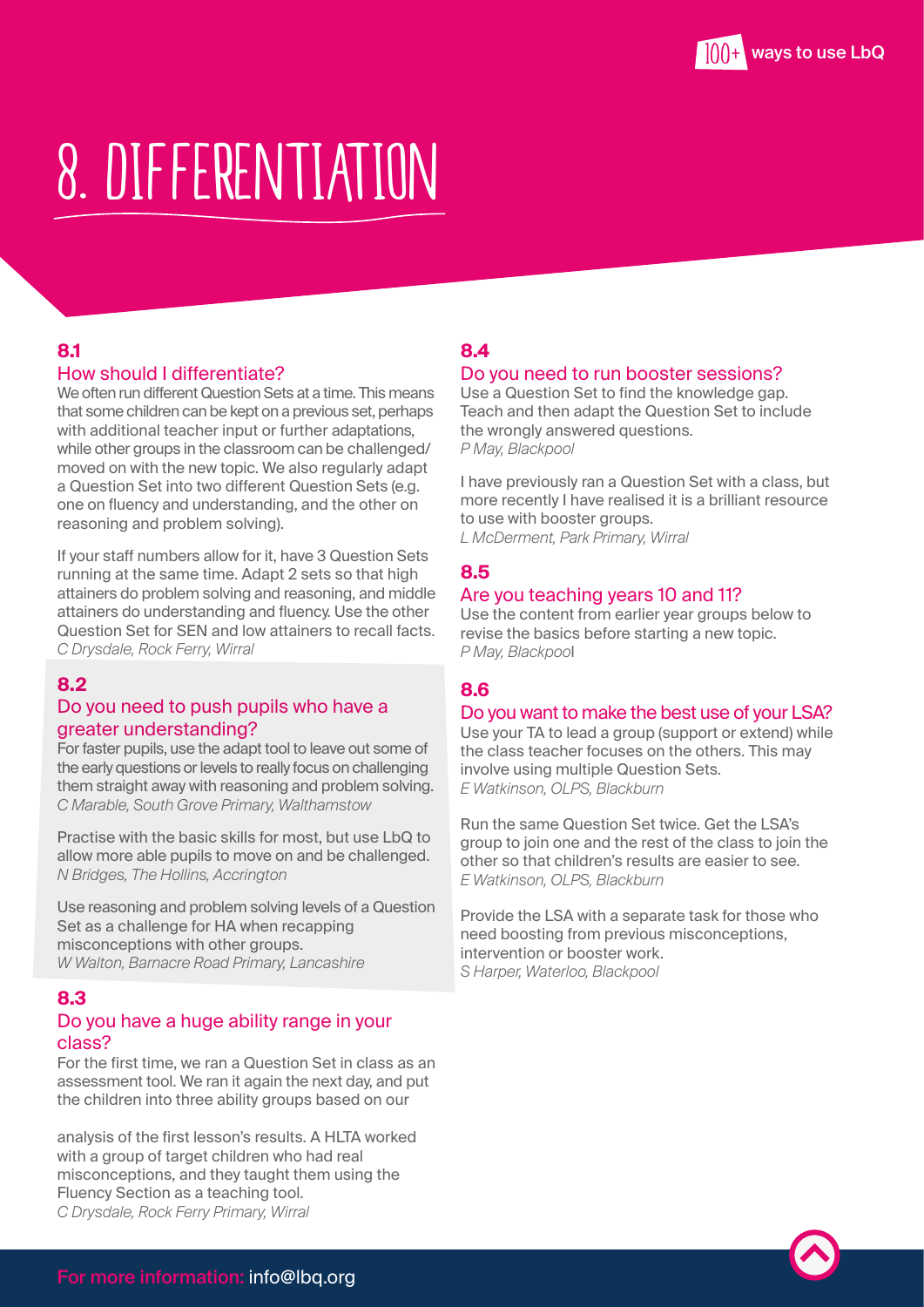### <span id="page-12-0"></span>9. REAL-TIME INTERVENTION

### **9.1**

#### When should I intervene?

Use pupil demos when a question is heavily amber. A pupil who got the question correct can volunteer to help the class with a few pointers. *R O'Doherty, Bowland High, Lancashire*

Emphasise the importance of reading the feedback – not all kids do this. *D Whittaker, Bowland High, Lancashire*

I mostly just use the matrix to track who is struggling/getting through the least work, then target them for my help. *J Carr, Alder Grange, Lancashire*

#### **9.2**

#### How should I intervene?

Go through any difficult questions on the smart board, and use it as a teaching tool to explain each question.

*L McDerment, Park Primary, Wirral*

After using the results matrix to identify the question posing the most issue, use the pause button to stop the class. Click on the question, then click "view question" and ask children that got the question correct to discuss the method. Annotate the question and use ad hoc to send it out to the class.

*P May, Blackburn*

Encouraging children to teach other children is revealing! *S Toman, Portway Primary, Newham*

COS x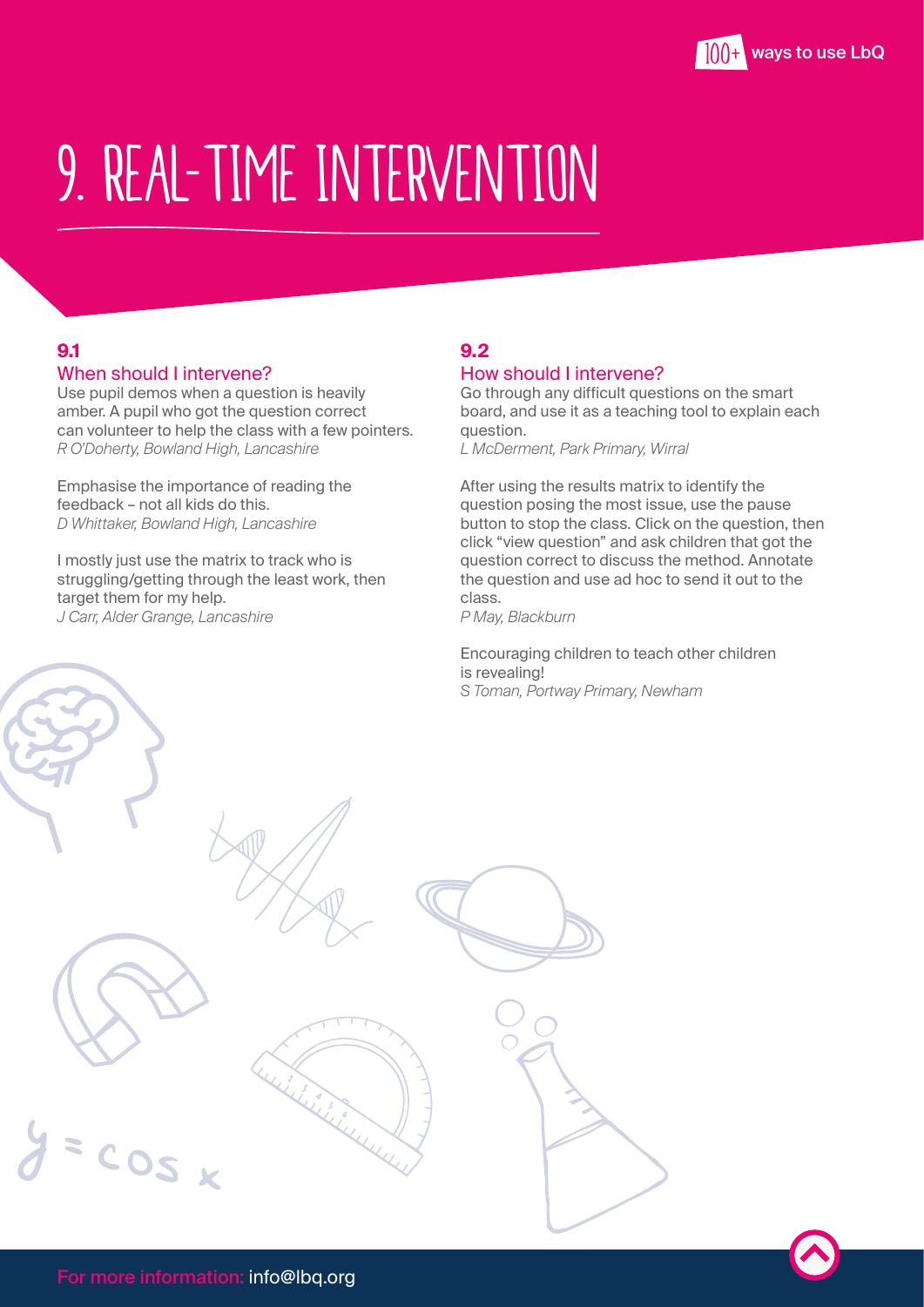### <span id="page-13-0"></span>10. ASSESSMENT

#### **10.1**

#### Are you unsure about the ability of your pupils within a new topic?

We used this task (Year 3 Geometry Topic Review) as an introduction to a new Year 4 topic, and as a diagnostic of where the children were at in terms of their understanding. We then grouped the children and allocated tasks accordingly. *C Drysdale, Rock Ferry Primary, Wirral*

I used this as a pre-assessment tool to see how children would tackle these questions. This made me realise that more work was needed on mental calculations. *J Coombs, Peel Park Primary Lancashire*

#### **10.2**

#### Do you need to set a new target?

Use the question collection feature to gather the most incorrectly answered questions into a new set to act as the starter for the next lesson. *J Dhanda, Gwyn Jones Primary, Leytonstone*

#### **10.3**

#### Do you have to show evidence of assessment?

Export results to a spreadsheet, then print off the summary. *L McDerment, Park Primary, Wirral*

#### **10.4**

#### Do you need to show whole class improvement?

Run the Question Set before teaching, and then print off the matrix. Then run it again 2 weeks/months later, print off the matrix and compare the pie chart. *H Toole, Rossendale*

#### **10.5**

#### Does your school policy dictate work in books?

Use LbQ to give the children a question where they can do the calculation/working out in their books. Children can then put their answer into LbQ and, if correct, the pupils mark their own work. If LbQ marks their answer incorrect, then children can do an immediate correction using the feedback that LbQ provides. *P May, Blackpool*

I teach the basics at the start of the lesson, and then get them to do a short written exercise. I then give out the tablet devices whilst they are working, and tell them to go on to LbQ when they have finished the written exercise. This usually gets them working faster, and it gives me a chance to quickly mark their books whilst they are on the tablet devices. *N Bridges, The Hollins, Accrington*

#### **10.6**

#### Do you want to welcome a new pupil to the class?

I had a new pupil join the class. She was off when I was teaching algebra. I got another pupil in the class to teach her through these questions – it was great. It also helped the other pupil understand the content more as they were teaching her.

*N McMurray, Hazelwood Integrated College, Belfast*

#### **10.7**

#### Do you want to assess the ability of a new pupil?

Run a selection of the Question Sets to cover the key objectives to obtain a baseline assessment. This places the child in a stress-free environment and gives a true representation of not only their capability in the subject, but with the feedback on each question, their desire to keep trying. *P May, Blackpool*

Use a Question Set for new arrivals so there can be some instant information on their prior knowledge. *M Worgess, Gainsborough Primary, Newham*

#### **10.8**

#### Do you have to do end of topic/term/year assessments?

Use the Assessment tab at the bottom of the topic list to find SATs and end of topic assessments. *P May, Blackpool*

Quickly and easily create your own assessment. Search by topic and year, then preview each Question Set and select the questions you want. Save your created Question Set and it will automatically be placed in your own area ready for use. *D Grosvenor, Blackburn*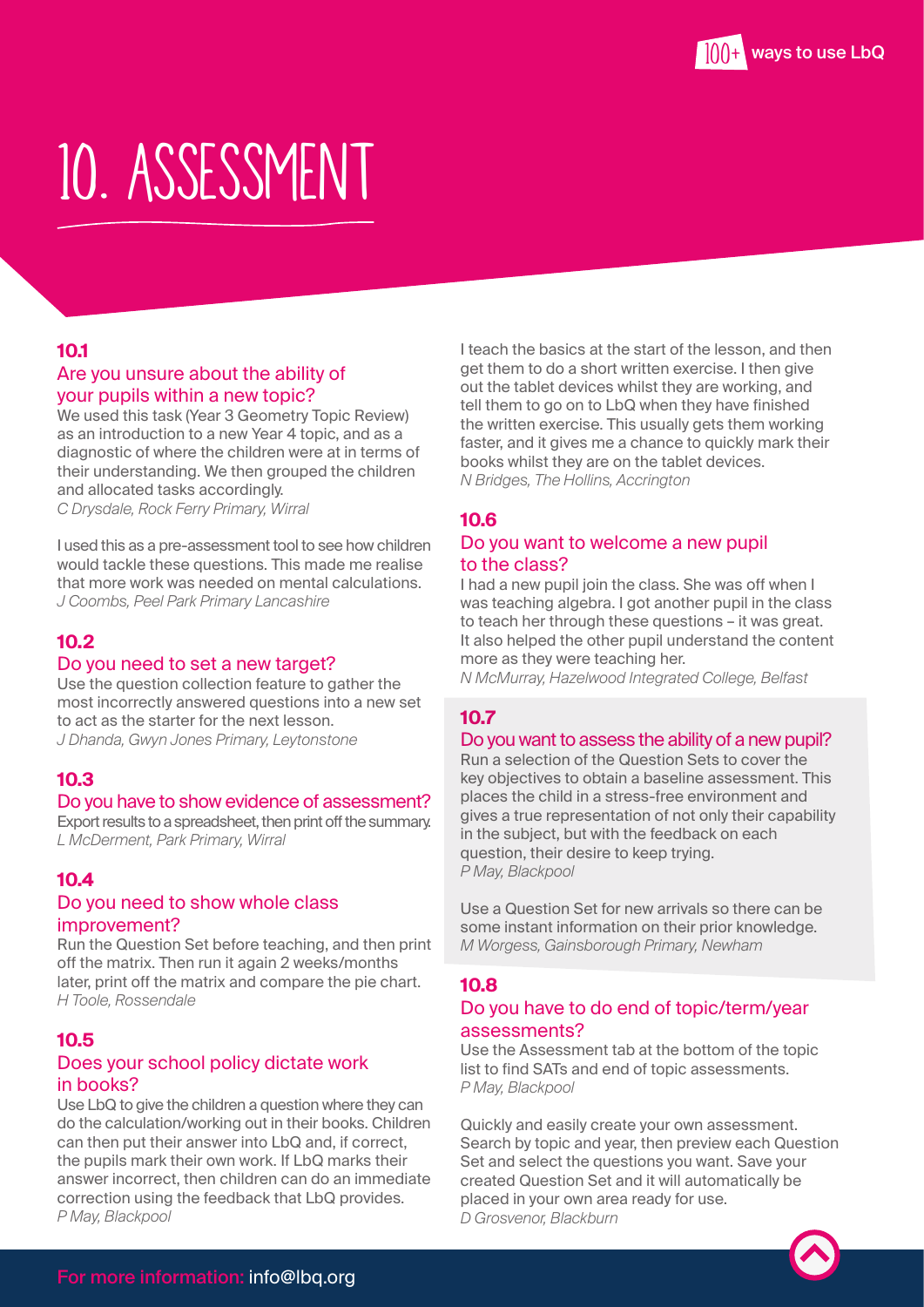### <span id="page-14-0"></span>11. SELF-ASSESSMENT

#### **11.1**

#### Do you need an easy way to build progress evidence?

At the start of each lesson, we set out the learning objectives and ask each child to assess their capability against them on a scale of 1 to 9. During the lesson, we reassess and build evidence from LbQ to check progress. At the end of the lesson, we collect and collate the results to re-align the next steps in learning.

*L Thomas, Rock Ferry Primary, Wirral*

#### **11.2**

#### How do I get a quick snapshot of a pupil's confidence after a lesson?

Use the ad hoc multi-choice feature to draw smiley faces for the pupils to choose how confident they are about a lesson objective. Keep the pupils' names anonymous, then reveal the answers on your class computer, not the smart board. If you need to keep a record, use print screen. *P May, Blackpool*

### 12. TRACKING PROGRESS AND STORING EVIDENCE

#### **12.1**

#### Do you want to track pupil progress over time?

We have seen the wealth of evidence of understanding and mastery that LbQ generates. We've been working with another product, Balance (see http://www.angelsolutions.co.uk/products/ balance/), where we can house that data, and use it to redirect learning. It tracks a pupil's individual journey over time, giving us the ability to personalise their learning journey. *T Wallace, Ellesmere Port*

Track progress by using the same Question Set with the same group for a period of time. All the LbQ results are kept, and if you name the group appropriately, you'll easily be able to find them. Comparing the dashboards is great for tracking the progress of the whole class. *M Worgess, Gainsborough Primary, Newham*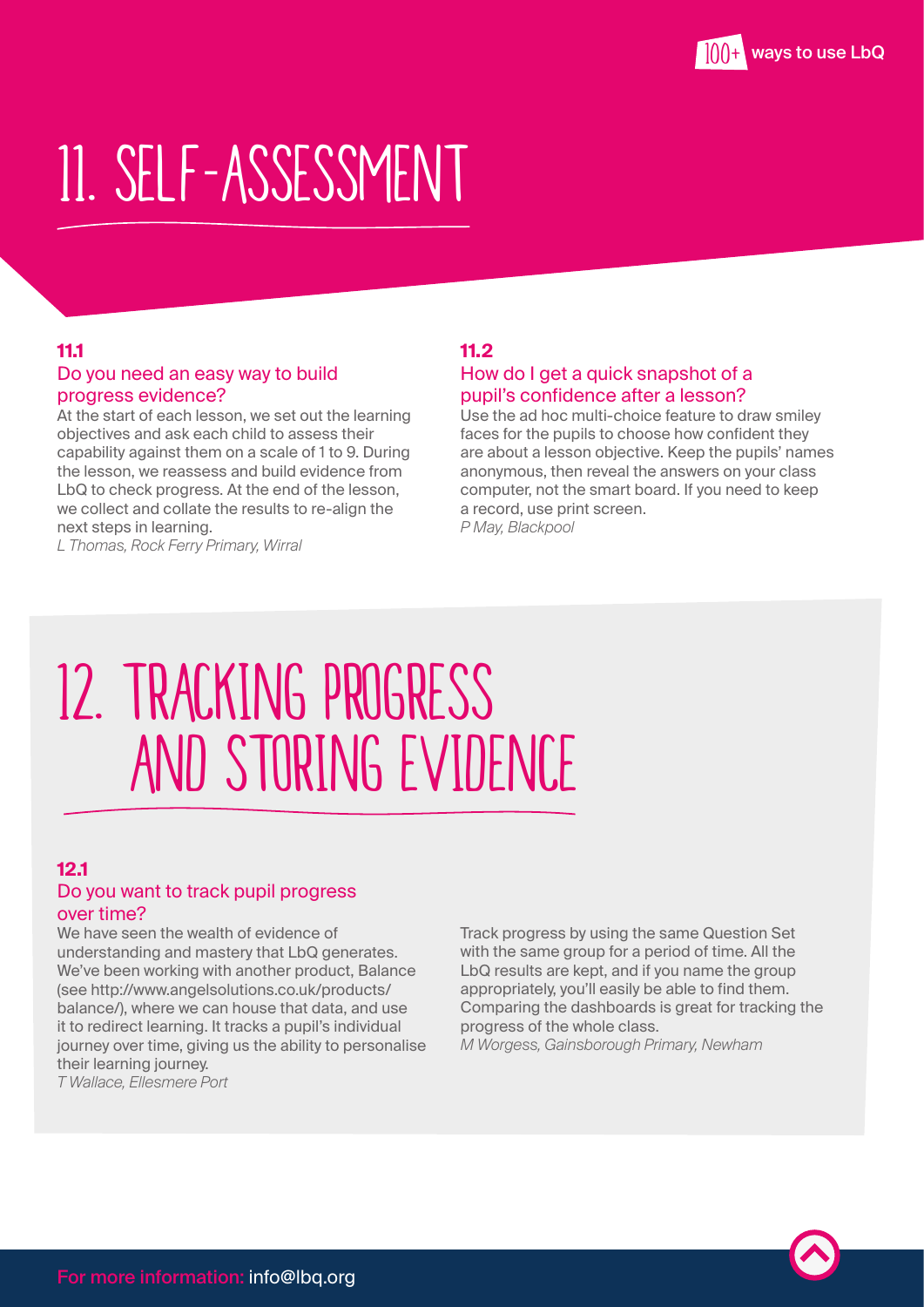### <span id="page-15-0"></span>13. PLENARY SESSIONS

#### **13.1**

#### What should I use for my plenary session?

Use some of the open questions as a plenary at the end of the lesson with all the children (omit the open question when running the Question Set). *D Leigh, OLPS, Blackburn*

Pupils are now in a routine of verbally explaining the 'blue' open questions. Whilst looking through the detailed answers, I select a pupil who can explain to the class in pupil-friendly speech. I often use this as a plenary.

 $Z = \frac{2}{x^{2}}$ 

*R O'Doherty, Bowland High, Lancashire*

#### **13.2**

#### Want to ask a question similar to one of the published questions?

When you're in the midst of a set of questions, you can click on the question number and select "View question". You can either send the question and diagram, or send an ad hoc question with a drawing.

You can even do this whilst you're reviewing the results from a previous lesson. *P May, Blackpool*

#### **13.3**

#### Do you use exit tickets?

The ad hoc feature gives the perfect opportunity to ask an exit ticket question. *W Walton, Barnacre Road Primary, Longridge*

### 14. EMBARRASSING SUBJECT CONTENT

#### **14.1**

#### Do you need to ask about PSHE?

Run the Question Set on human biology "The Structure and Function of the Female Reproductive System." This will allow for anonymity and give pupils greater confidence to share their thoughts.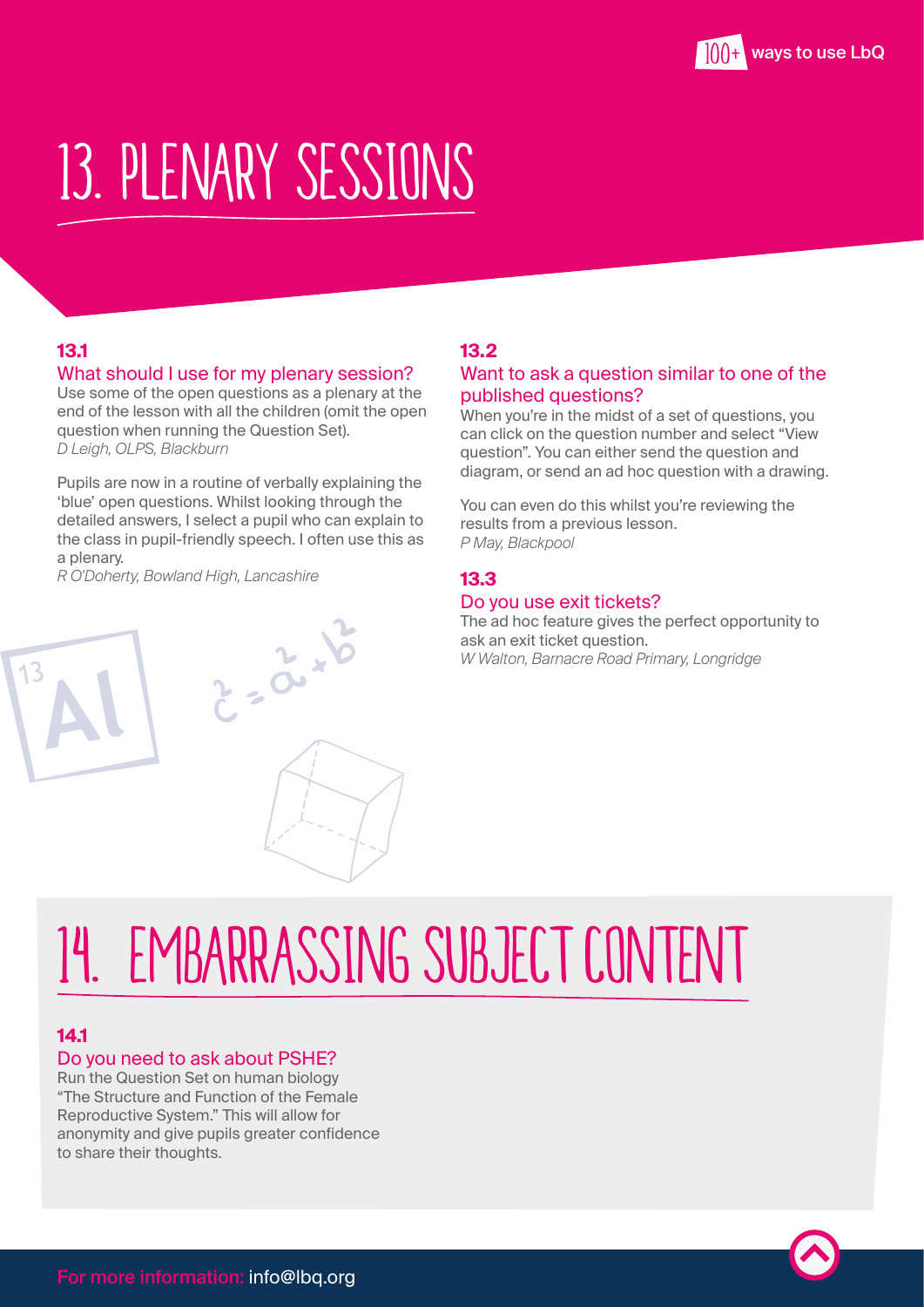### <span id="page-16-0"></span>15. EXAM PREPARATION

#### **15.1**

#### Do you need to focus on problem solving?

Using just 10 questions that are all focused on problem solving and reasoning helps to prepare children for the SATs.

*W Walton, Barnacre Road Primary, Longridge* 

#### **15.2**

#### What do the pupils need to revise?

Year 10 are currently in the middle of their mock exam period, and they are revising different subjects. One pupil didn't have any revision material for their lessons and wanted to do some maths. I chose this Question Set as this person did not apply BIDMAS in their exam question. After a short discussion and recap, the pupil worked independently on the Question Set. In a future lesson, I am going to run three Question Sets and direct pupils to attempt certain ones based on their mistakes in their mocks. *D Myers, Shuttleworth College, Lancashire*

For SATs revision, pupils can choose the Question Sets on topics they want to revisit. *J Neal, Park Primary, Wirral*

For revision prior to SATs, have 3 Question Sets open and allow the children to choose the area they want to work on. One adult should monitor each group. *E Watkinson, OLPS, Blackburn*

This type of Question Set is perfect for Year 6 SATs revision (Year 6 Fractions review). *K Hinksman, Roe Lee Park, Blackburn*

LbQ is excellent for exam revision at home. Each day, my pupils who are struggling with a topic ask for a Question Set on that topic, and then complete it as extra revision homework. *J Campbell, Whitehouse Primary, Belfast*

I use Question Sets from earlier years as revision of basic concepts with GCSE pupils. *E Murphy, Edmund Rice College, Belfast*

I have 3 different Question Sets running to allow pupils who need to revise different areas the chance to practise what they need.

*J Metcalfe, Westfield Community, Wigan*

For revision, run 2 Question Sets with different objectives that need revising. Children choose a Question Set based on their needs and an adult monitors each set of results. *E Watkinson, OLPS, Blackburn*

I think it's a brilliant revision tool. I can have several Question Sets running so pupils can choose the area that they feel they need to improve in. This gives them a more personalised test preparation session. *R O'Doherty, Bowland High, Lancashire*

Use LbQ for target groups of borderline grade C/D GCSE students. *A Mallon, Edmund Rice College, Belfast*

#### **15.3**

#### Are your pupils struggling to understand the importance of revision?

I used LbQ to assess whether pupils could recall skills from earlier in the year without revision. At a later date, I will use their scores to show them the importance of revision. *N Bridges, The Hollins, Accrington*

#### **15.4**

#### Do your pupils need motivation for exam revision?

LbQ motivates the pupils to revise certain topics. I used 'Year 5 Add Fractions With the Same Denominators'. *J Hutton, Ashfield Girls High, Belfast*

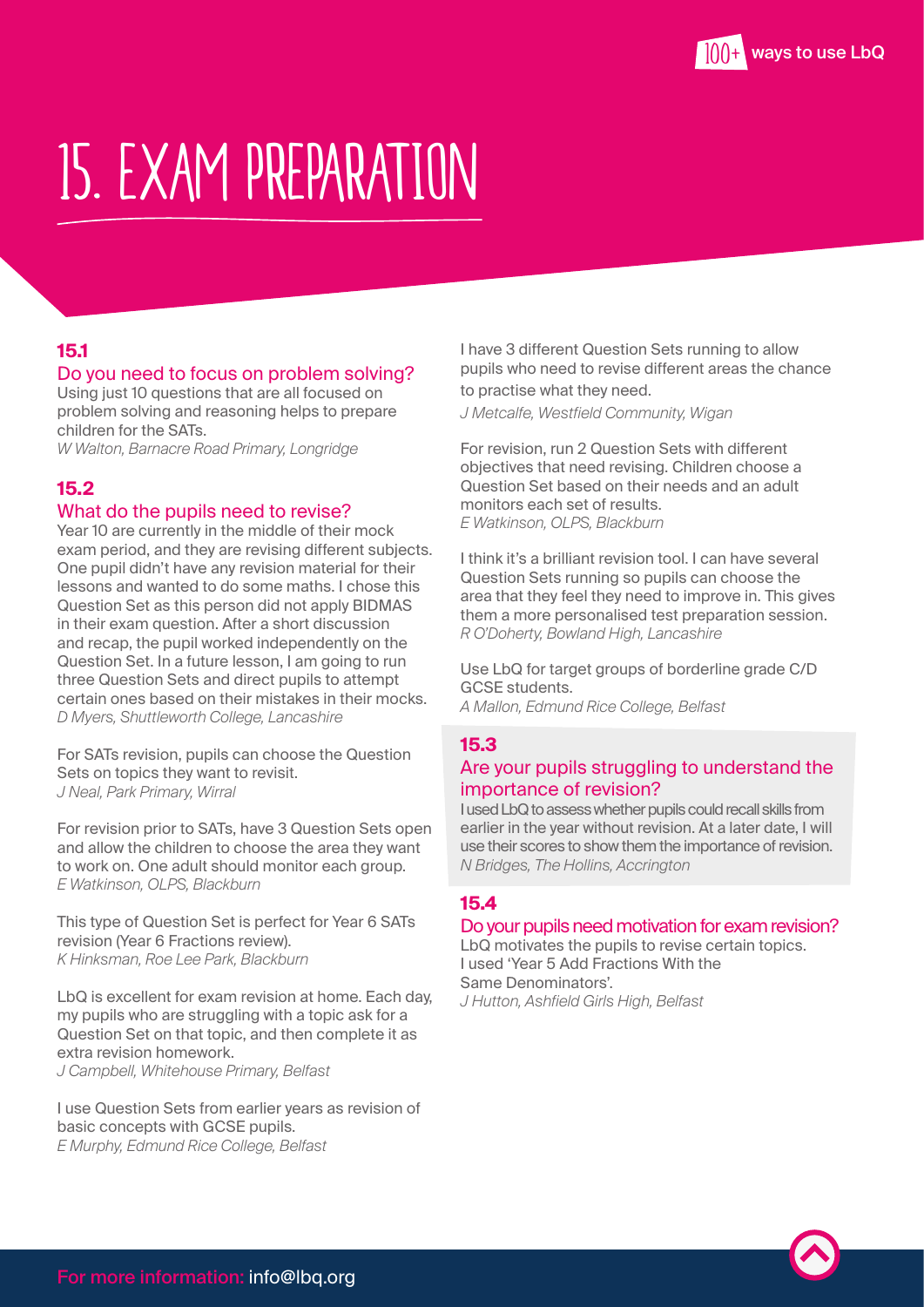### <span id="page-17-0"></span>16. PRACTICE PAPERS AND BASELINING

#### **16.1**

#### Do you want to set up some additional SATs practice papers?

Add a new Question Set that is built up from existing published questions. Go into "My Question Sets", select "New +", and then "Search generated". To find your questions, switch to "Advanced Search" using the 'COG', and then choose subject, year(s) and topic(s)/subtopic(s). By selecting questions, you are creating a new Question Set, so you will want to save it and then start it.

*D Keane, Blackburn*

#### **16.2**

#### Do you need to check pupil understanding at the start of KS3?

When your new cohort arrives, you often need to check understanding across a topic or several topics. The LbQ questions are arranged by objectives within a topic/subtopic. You can easily "cherry-pick" the questions you want from a variety of existing Question Sets by using the "Search generated" button when you're creating a new Question Set. Just use "Advanced Search", and then select the years and topics/subtopics. *D Grosvenor, Blackburn*

### 17. AFTER SCHOOL/LUNCH TIME AND HOLIDAY

#### **17.1**

#### Do you need to encourage attendance?

The number of children in my maths club has grown from 2 or 3 each time to nearly 30. The expansion came from the growing number of children who wanted to use LbQ – a real thirst for maths. *M Worgess, Gainsborough Primary, Newham*

LbQ was used in an after school extra help session. The pupil had specifically requested extra help with percentages. I had used this before with a class and repeated for one pupil who wanted to go over it again. *R O'Doherty, Bowland High, Lancashire*

I use this in my after-school booster sessions. I don't have to find or photocopy any questions or complete extra Flipcharts. I choose an area that the children need to revise, and then they complete the Question Set for this area with my support.

*C Marable, South Grove Primary, Walthamstow*

This Question Set (Y6 Calculate Percentages of Amounts) was used with a small group of after school pupil premium pupils, who used it to reinforce teaching and build confidence. *R O'Doherty, Bowland High, Lancashire*